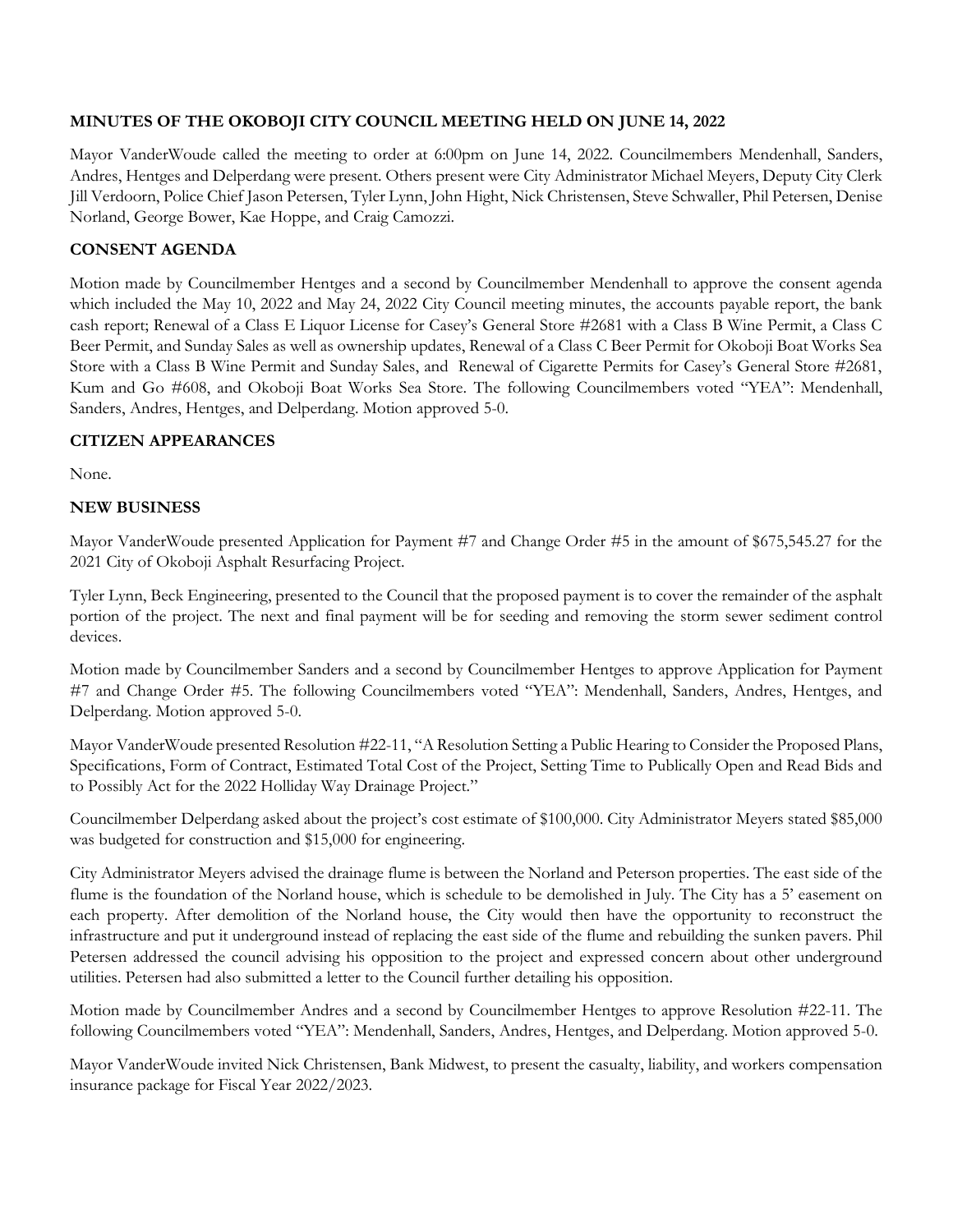Christensen advised that City property values were recently adjusted and the 2022/2023 annual premium shows a 13% increase. The annual premium for the commercial package with work comp increased \$4,500 from \$45,091 to \$49,591.

Motion made by Councilmember Hentges and a second by Councilmember Andres to approve casualty, liability, and workers compensation insurance package for Fiscal Year 2022/2023. The following Councilmembers voted "YEA": Mendenhall, Sanders, Andres, Hentges, and Delperdang. Motion approved 5-0.

Mayor VanderWoude presented Resolution #22-12, "A Resolution Setting a Public Hearing for the Amendment of the 2013 Okoboji Zoning Ordinance by Amending Section 11.11, Section 11.4.4, Section 11.4.5, Section 2.1.32, Section 2.1.97 and Section 7.5 and to Consider the Addition of Section 11.21 All Pertaining to the Establishment of the Front Yard Setback for R-3 (Lakeshore Residential) Zoned Properties (Also Known As the Line of Sight Setback).

City Administrator Meyers advised the Planning & Zoning committee formally considered the recommendation to several amendments to the zoning text pertaining to the front yard setback on lakeshore properties. The committee will meet again on June 20 to finalize the recommendations, specifically the process of setting the line of sight setback for lakeshore residential properties.

Motion made by Councilmember Hentges and a second by Councilmember Sanders to approve Resolution #22-12. The following Councilmembers voted "YEA": Mendenhall, Sanders, Andres, Hentges, and Delperdang. Motion approved 5-0.

Mayor VanderWoude presented Resolution #22-13, "A Resolution Authorizing 'On Call Pay' Adjustments for Public Works/Water/Streets Employees."

City Administrator Meyers advised that the Personnel Committee recommended the On Call Pay be increased from \$50 per week to \$150 per week. The Public Works on-call employee will also now be asked to empty the garbage containers during the weekends at East Lake Park.

Motion made by Councilmember Mendenhall and a second by Councilmember Hentges to approve Resolution #22-13. The following Councilmembers voted "YEA": Mendenhall, Sanders, Andres, Hentges, and Delperdang. Motion approved 5-0.

Mayor VanderWoude presented a Board of Adjustment decision pertaining to Thomas E. and Laura K. Bjornstad, 2304 Tarzan Street.

City Administrator Meyers advised the Council that Bjornstads asked for a variance to extend their deck to a length closer to both of the neighboring properties. The Board of Adjustment approved the variance 4-1.

Motion made by Councilmember Sanders and a second by Councilmember Delperdang to approve the Board of Adjustment decision. The following Councilmembers voted "YEA": Mendenhall, Sanders, Andres, Hentges, and Delperdang. Motion approved 5-0.

Mayor VanderWoude presented a Board of Adjustment decision pertaining to Craig M. and Antonia B. Camozzi, Unaddressed Parcel of Land (Parcel ID: 07-18-35-2007).

City Administrator Meyers advised the Council that the Camozzis asked for a variance to build a 336 square foot shed on his 30' lot across from his lakefront residential property. The Board of Adjustment approved the variance 3-2.

Motion made by Councilmember Delperdang and a second by Councilmember Hentges to approve the Board of Adjustment decision. The following Councilmembers voted "YEA": Mendenhall, Sanders, Andres, Hentges, and Delperdang. Motion approved 5-0.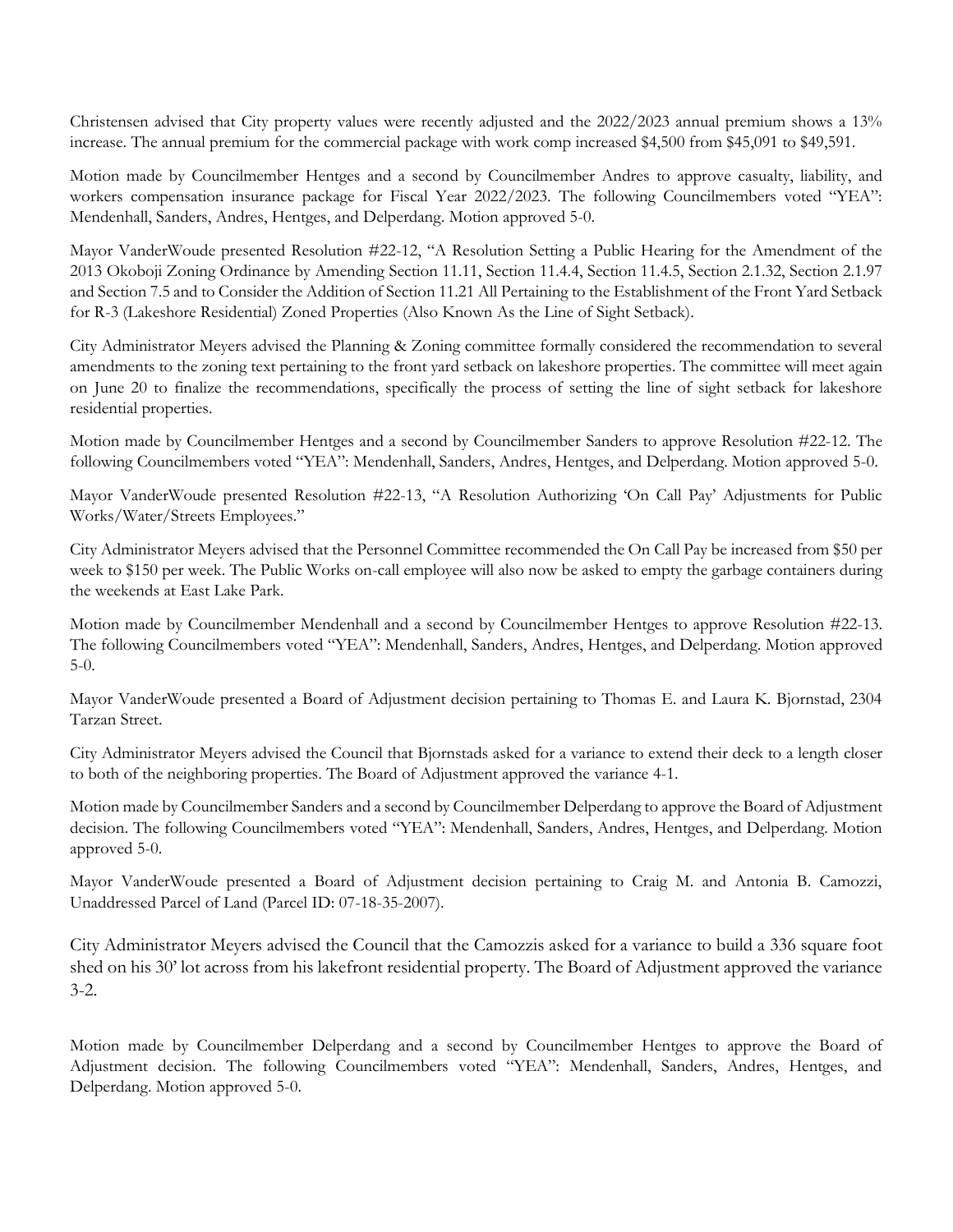Mayor VanderWoude presented a Board of Adjustment decision pertaining to Mau Family Limited Partnership, 1400 Gordon Drive.

City Administrator Meyers advised the Council that Mau Family Limited Partnership asked to put a 100 square foot, unattached, enclosed, structure on the property. The structure would be permissible associated with a residential use and was denied as this is commercial use. The Board of Adjustment approved the variance 5-0.

Motion made by Councilmember Hentges and a second by Councilmember Sanders to approve the Board of Adjustment decision. The following Councilmembers voted "YEA": Mendenhall, Sanders, Hentges, and Delperdang. Councilmember Andres abstained from voting. Motion approved 4-0.

### **REPORTS**

Police Chief Petersen advised the Council he has had communication with the IDOT regarding southbound traffic on Hwy 71 north of Stake Out Rd using both lanes leading the point of merging to one lane. Chief Petersen added he is looking in to getting Officer Josh Zigrang trained as a Level 3 Negotiator Certification.

Mayor VanderWoude reported the council is gathering after the meeting for a group picture.

City Administrator Meyers discussed talking with the group that will be developing the park at the previous The Inn property. Meyers stated representatives of that group can attend the July 12 meeting to provide a project overview and request permission to tie into Tarzan Street. Meyers stated the Planning and Zoning Commission meeting also included conversation about modifying regulations regarding campgrounds and RV parks. Meyers advised that he attended the Dickinson County Taxpayers Association annual meeting on Friday, June 10 where he voiced concerns to Representative John Wills and Senator Dave Rowley regarding the impact of short-term rentals. Meyers stated Citywide Cleanup Day was successful again this year. The Park Board will be meeting soon to formally approve a wedding that will take place at the park in Summer Circle and discuss Speier Park budgeted improvements. The new GIS mapping software and equipment arrived and will be available for internal and public use soon. Meyers stated the Neptune water meters for the July change out project have arrived. Letters and door hangers will go out to 200 residents to notify them of the upcoming project and ask them to schedule their appointment. Meyers met with Imagine Iowa Great Lakes and the DNR regarding the native prairie restoration on the East Lake Park shoreline. It appears to on track but will take a few years to fully develop. Meyers stated the new public dock sign was installed at East Lake Park. The shelter next to the pickleball courts is nearly completed. Meyers advised he has been in contact with the event coordinator regarding a major event happening in the area the weekend of June 17-19. Meyers informed that the Emerald Ash Bore meeting is Wednesday, June 15. Governor Reynolds signed the bill HF2130 allowing ATV/UTVs on State highways which includes Highway 71. Dickinson County reached out to Meyers regarding projects on 165th St and 175th Streets.

# ADJOURNMENT

Mayor Mary VanderWoude

\_\_\_\_\_\_\_\_\_\_\_\_\_\_\_\_\_\_\_\_\_\_\_\_\_\_\_\_\_\_\_\_\_\_\_\_\_

\_\_\_\_\_\_\_\_\_\_\_\_\_\_\_\_\_\_\_\_\_\_\_\_\_\_\_\_\_\_\_\_\_\_\_\_\_

City Administrator Michael Meyers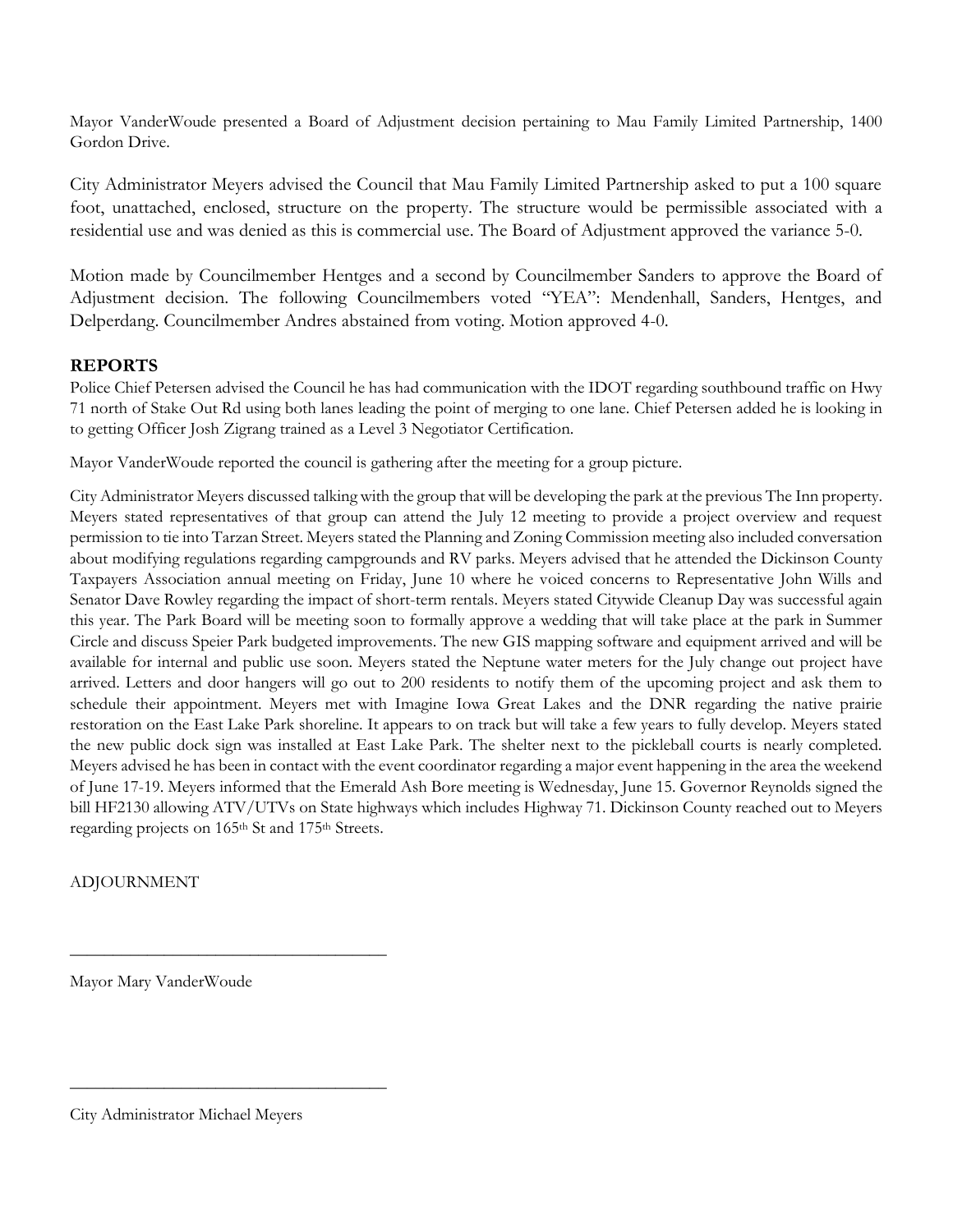TOTAL REVENUES FROM 5/11/2022 THROUGH 6/14/2022 WERE \$187,512.94. TOTAL EXPENDITURES WERE \$281,377.80. GENERAL FUND \$128,039.58, ROAD USE TAX \$317.13, LOCAL OPTION SALES TAX \$3,428.40, CAPITAL PROJECT FUND \$ 92,529.35, CAPITAL PROJ-PICKLEBALL \$ 9,773.02, WATER FUND \$ 47,290.32.

| <b>CLAIMS REPORT</b>              |                                |           |                   |
|-----------------------------------|--------------------------------|-----------|-------------------|
| <b>VENDOR</b>                     | <b>REFERENCE</b>               | AMOUNT    | <b>CHECK DATE</b> |
| <b>AFLAC</b>                      | <b>PREMIUMS</b>                | 529.39    | 5/26/2022         |
| <b>ALLIANT ENERGY</b>             | <b>MAY ELECTRIC</b>            | 4,379.53  | 6/10/2022         |
| <b>AMY'S SIGN DESIGN</b>          | <b>PARK SIGNS</b>              | 877.00    | 6/14/2022         |
| <b>BECK ENGINEERING INC</b>       | <b>LAKE SHORE DR</b>           | 14,751.50 | 6/14/2022         |
| <b>BLACK HILLS ENERGY</b>         | <b>NATURAL GAS SERVICE</b>     | 875.16    | 5/26/2022         |
| <b>BLACKTOP SERVICE COMPANY</b>   | 2021 OKOBOJI HMAS CHANGE ORD 6 | 80,610.35 | 5/18/2022         |
| BOMGAARS SUPPLY, INC.             | <b>MAY STATEMENT</b>           | 349.15    | 5/25/2022         |
| <b>CANON FINANCIAL SERVICES</b>   | <b>MAY COPIER LEASE</b>        | 72.04     | 6/14/2022         |
| <b>CARDMEMBER SERVICE</b>         | <b>JUNE STATEMENT</b>          | 1,355.28  | 6/10/2022         |
| <b>CENTRAL STATES FUND</b>        | <b>MAY PREMIUMS</b>            | 15,232.00 | 5/26/2022         |
| <b>CENTRAL WATER SYSTEM</b>       | <b>MAY WATER</b>               | 24,340.00 | 6/14/2022         |
| <b>CITY LAUNDERING CO</b>         | <b>RUGS</b>                    | 43.80     | 6/14/2022         |
| <b>CITY OF SPENCER</b>            | COOP TESTING MARCH 2022        | 95.00     | 6/14/2022         |
| DEBERG CONCRETE INC               | <b>SPEIER PARK SHELTER</b>     | 7,280.00  | 5/25/2022         |
| <b>DICKINSON COUNTY NEWS</b>      | <b>MAY LEGAL PUBLICATIONS</b>  | 415.76    | 6/14/2022         |
| DICKINSON COUNTY REGIONAL         | <b>GREENWASTE</b>              | 120.00    | 6/14/2022         |
| DON'S PEST CONTROL INC            | <b>SPEIER PARK</b>             | 85.00     | 5/25/2022         |
| <b>EFTPS</b>                      | <b>FED/FICA TAX</b>            | 5,326.35  | 5/23/2022         |
| <b>EFTPS</b>                      | <b>FED/FICA TAX</b>            | 5,381.51  | 6/6/2022          |
| <b>FERGUSON WATERWORKS #2516</b>  | 3' METER                       | 3,176.62  | 5/25/2022         |
| <b>FERGUSON WATERWORKS #2516</b>  | <b>METER PARTS</b>             | 222.45    | 6/14/2022         |
| <b>FERGUSON'S GARDEN CENTER</b>   | SPEIER PARK SHELTER LINES      | 2,253.16  | 6/14/2022         |
| <b>FICK'S ACE HARDWARE</b>        | <b>MAY STATEMENT</b>           | 133.01    | 6/14/2022         |
| <b>GENERAL TRAFFIC CONTROLS</b>   | TRAFFIC SIGNAL EQUIPMENT       | 279.96    | 6/14/2022         |
| <b>HEARTLAND SECURITY SERVICE</b> | <b>ALARM MONITORING</b>        | 26.95     | 6/10/2022         |
| <b>IOWA ONE CALL</b>              | <b>NOTIFICATIONS</b>           | 33.00     | 5/25/2022         |
| <b>IPERS</b>                      | <b>IPERS-PROTECTN</b>          | 7,107.65  | 5/23/2022         |
| <b>JENNINGS AUTO PARTS</b>        | <b>BATTERY</b>                 | 202.73    | 6/14/2022         |
| <b>KUOO</b>                       | UNDERGROUND PROMO              | 210.00    | 5/25/2022         |
| MEDIACOM COMMUNICATIONS           | <b>INTERNET &amp; PHONE</b>    | 239.06    | 5/25/2022         |
| MEDIACOM COMMUNICATIONS           | <b>INTERNET &amp; PHONE</b>    | 206.24    | 5/25/2022         |
| <b>NEW YORK LIFE</b>              | <b>ADDTL LIFE INS</b>          | 118.39    | 5/25/2022         |
| <b>NEW YORK LIFE INSURANCE</b>    | <b>MAY PREMIUMS</b>            | 597.43    | 5/25/2022         |
| O'REILLY AUTO PARTS               | OIL/FILTER                     | 56.46     | 6/14/2022         |
| PLUMB SUPPLY COMPANY              | <b>RELIEF VALVE</b>            | 34.94     | 5/25/2022         |
| REGIONAL TRANSIT AUTHORITY        | Q4 FY22 SUPPORT                | 1,000.00  | 5/25/2022         |
| <b>SECURE BENEFITS SYSTEMS</b>    | <b>FSA MEDICAL</b>             | 97.34     | 6/14/2022         |
| <b>SHAMROCK RECYCLING INC</b>     | RECYCLING CONTAINER FEE        | 519.27    | 6/14/2022         |